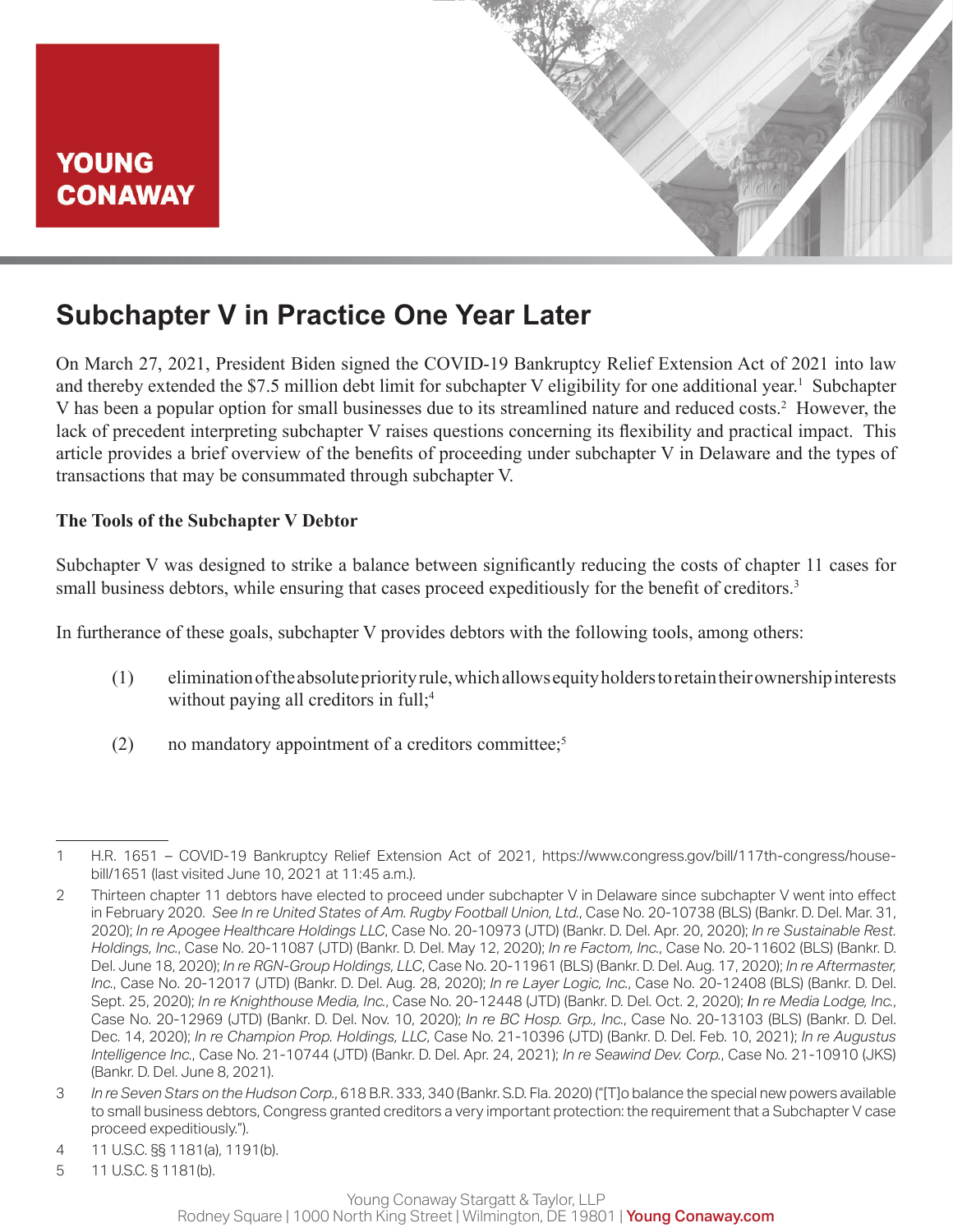- (3) no mandatory requirement to file a disclosure statement;<sup>6</sup>
- (4) appointment of a subchapter V trustee to assist in developing a consensual plan, while leaving the debtor in possession of its assets and in control of its business;<sup>7</sup>
- (5) the exclusive right (which cannot be terminated) to file a plan; $^8$
- (6) the ability to confirm a plan even if all classes reject the plan;<sup>9</sup>
- (7) the ability to pay administrative expenses over time under a plan;<sup>10</sup>
- (8) modification of the disinterestedness requirements of section 327(a) for a professional that holds a prepetition claim of less than  $$10,000;^{11}$  and
- (9) elimination of the requirement to pay quarterly United States Trustee fees.<sup>12</sup>

In Delaware, there is also more predictability regarding a debtor's judicial assignment if subchapter V is elected. While there are eight judges on the bench, only four judges are assigned subchapter V cases: (i) the Honorable Brendan Linehan Shannon; (ii) the Honorable John T. Dorsey; (iii) the Honorable J. Kate Stickles; and (iv) the Honorable Craig T. Goldblatt.<sup>13</sup>

There are certain unique requirements that the Bankruptcy Code imposes on a subchapter V debtor. Specifically, a subchapter V debtor is required to attend a status conference within 60 days of the petition date, file a status report 14 days before that conference, and file a plan within 90 days of the petition date.<sup>14</sup>

#### **The Qualifications for a Subchapter V Debtor**

A debtor may elect to proceed under subchapter V if it is engaged in commercial or business activities and its aggregate, noncontingent, liquidated secured and unsecured debts (excluding debts owed to insiders or affiliates)

- 7 11 U.S.C. § 1183.
- 8 11 U.S.C. § 1189.
- 9 11 U.S.C. § 1191(b).
- 10 11 U.S.C. § 1191(e).
- 11 11 U.S.C. § 1195.
- 12 28 U.S.C. § 1930(a)(6)(A).
- 13 *Amended Order Assigning Certain Judges to Cases Under the Small Business Reorganization Act*, dated April 26, 2021.
- 14 11 U.S.C. §§ 1188, 1189.

Rodney Square | 1000 North King Street | Wilmington, DE 19801 | Young Conaway.com

<sup>6</sup> 11 U.S.C. § 1181.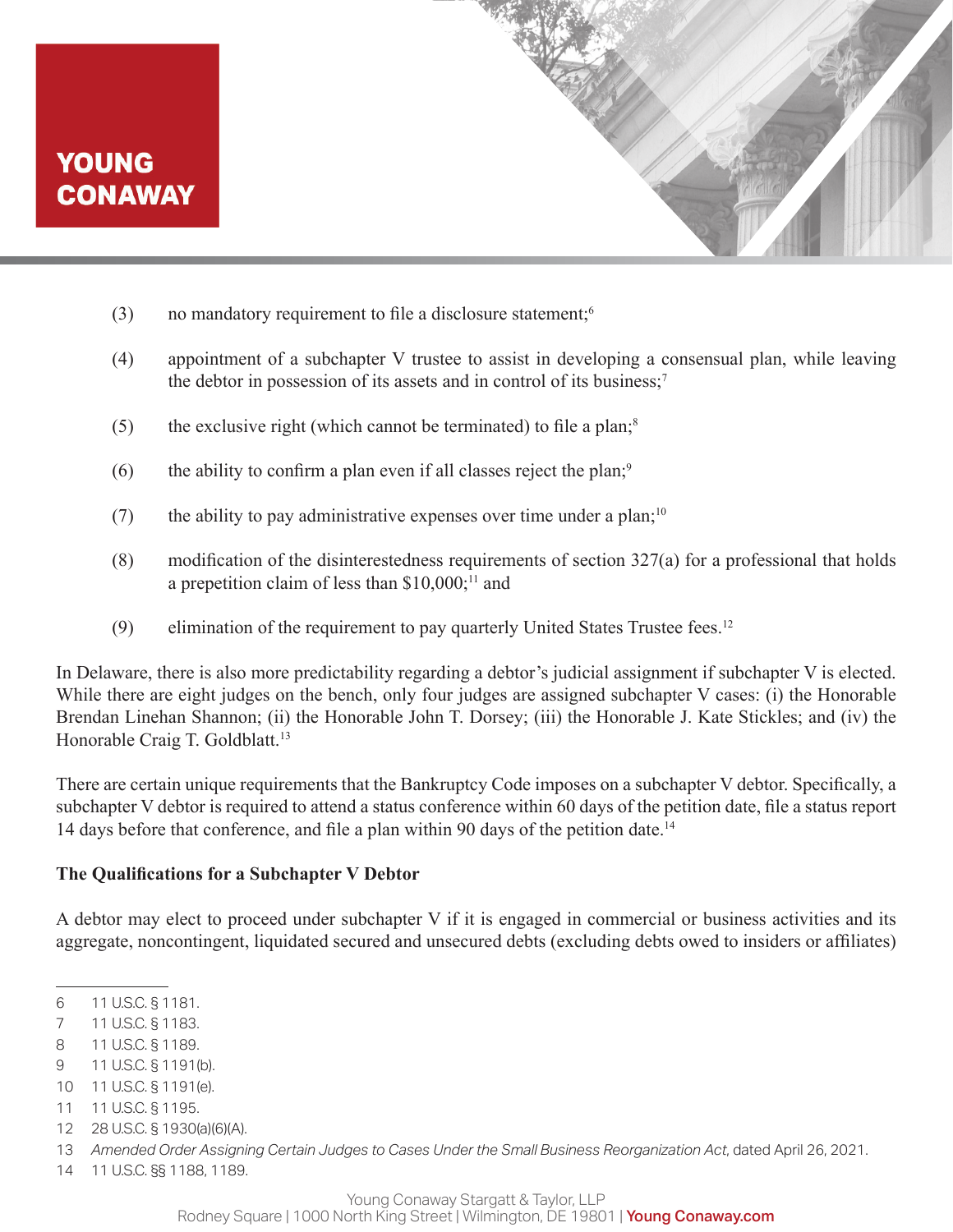are less than \$7.5 million, subject to certain exceptions.<sup>15</sup> Subchapter V does not apply to any debtor that is a corporation subject to certain reporting requirements of the Securities Exchange Act or to any debtor that is an affiliate of an issuer as defined in the Securities Exchange Act.16 Companies considering subchapter V should evaluate their corporate structure to confirm that they are not affiliated with any publicly traded companies.<sup>17</sup>

The election to proceed under subchapter V should be made in the petition.<sup>18</sup> However, in certain circumstances, courts have permitted debtors to amend their petitions to apply subchapter V to a pending case.<sup>19</sup> The United States Trustee or a party in interest may object to the debtor's election no later than thirty days after the conclusion of the 341 meeting or within 30 days following any amendment to the election, whichever is later.20

20 Interim Fed. R. Bankr. P. 1020.

<sup>15</sup> Section 1182 of the Bankruptcy Code governs subchapter V eligibility and provides as follows: "(1) Debtor.—The term 'debtor'— (A) subject to subparagraph (B), means a person engaged in commercial or business activities (including any affiliate of such person that is also a debtor under this title and excluding a person whose primary activity is the business of owning single asset real estate) that has aggregate noncontingent liquidated secured and unsecured debts as of the date of the filing of the petition or the date of the order for relief in an amount not more than \$7,500,000 (excluding debts owed to 1 or more affiliates or insiders) not less than 50 percent of which arose from the commercial or business activities of the debtor; and (B) does not include-- (i) any member of a group of affiliated debtors that has aggregate noncontingent liquidated secured and unsecured debts in an amount greater than \$7,500,000 (excluding debt owed to 1 or more affiliates or insiders); (ii) any debtor that is a corporation subject to the reporting requirements under section 13 or 15(d) of the Securities Exchange Act of 1934 (15 U.S.C. 78m, 78o(d)); or (iii) any debtor that is an affiliate of an issuer, as defined in section 3 of the Securities Exchange Act of 1934 (15 U.S.C. 78c)."

<sup>16</sup> *Id.* The Securities Exchange Act defines "issuer" as "any person who issues or proposes to issue any security." 15 U.S.C. §§ 78c(a)(8). The Bankruptcy Code defines "affiliate" as an "entity that directly or indirectly owns, controls, or holds with power to vote, 20 percent or more of the outstanding voting securities of the debtor," with certain exceptions. 11 U.S.C. § 101(2)(A).

<sup>17</sup> *See In re Serendipity Labs, Inc.*, 620 B.R. 679, 683 (Bankr. N.D. Ga. 2020) (finding a debtor ineligible for subchapter V because a publicly traded company that filed reports with the SEC owned more than 27% of the debtor's voting securities and was therefore an affiliate of the debtor).

<sup>18</sup> Interim Fed. R. Bankr. P. 1020.

<sup>19</sup> *See e.g., In re Ventura,* 615 B.R. 1 (Bankr. E.D.N.Y. 2020) (holding a debtor may amend her petition in a pending case to designate herself as a small business debtor and proceed under subchapter V); *In re Progressive Sols., Inc.*, 615 B.R. 894, 900-01 (Bankr. S.D. Cal. 2020) (finding no legal reason why a debtor with a pending chapter 11 case could not amend its petition to proceed under new subchapter V); *In re Twin Pines, LLC*, Case No. 19-10295-j11, 2020 Bankr. LEXIS 1217, at \*6 (Bankr. D. N.M. Apr. 30, 2020) (permitting debtor to elect subchapter V status 387 days after petition date); *In re Moore Props. of Person Cnty., LLC*, Case No. 20-80081, 2020 WL 995544, at \*7 n.18 (Bankr. M.D. N.C. Feb. 28, 2020) (overruling objection to debtor's small business debtor designation made nine days after petition date, but observing that if "a debtor amends its election at a point in the case in which it creates cause to dismiss or convert the case under § 1112(b)(4)(J) or otherwise, a debtor's case will be in peril."); *but see In re Seven Stars on the Hudson Corp.*, 618 B.R. 333, 347 (Bankr. S.D. Fla. 2020) (refusing to permit a debtor to elect to proceed under subchapter V after the statutory deadlines for a status conference and filing a chapter 11 plan under subchapter V had passed).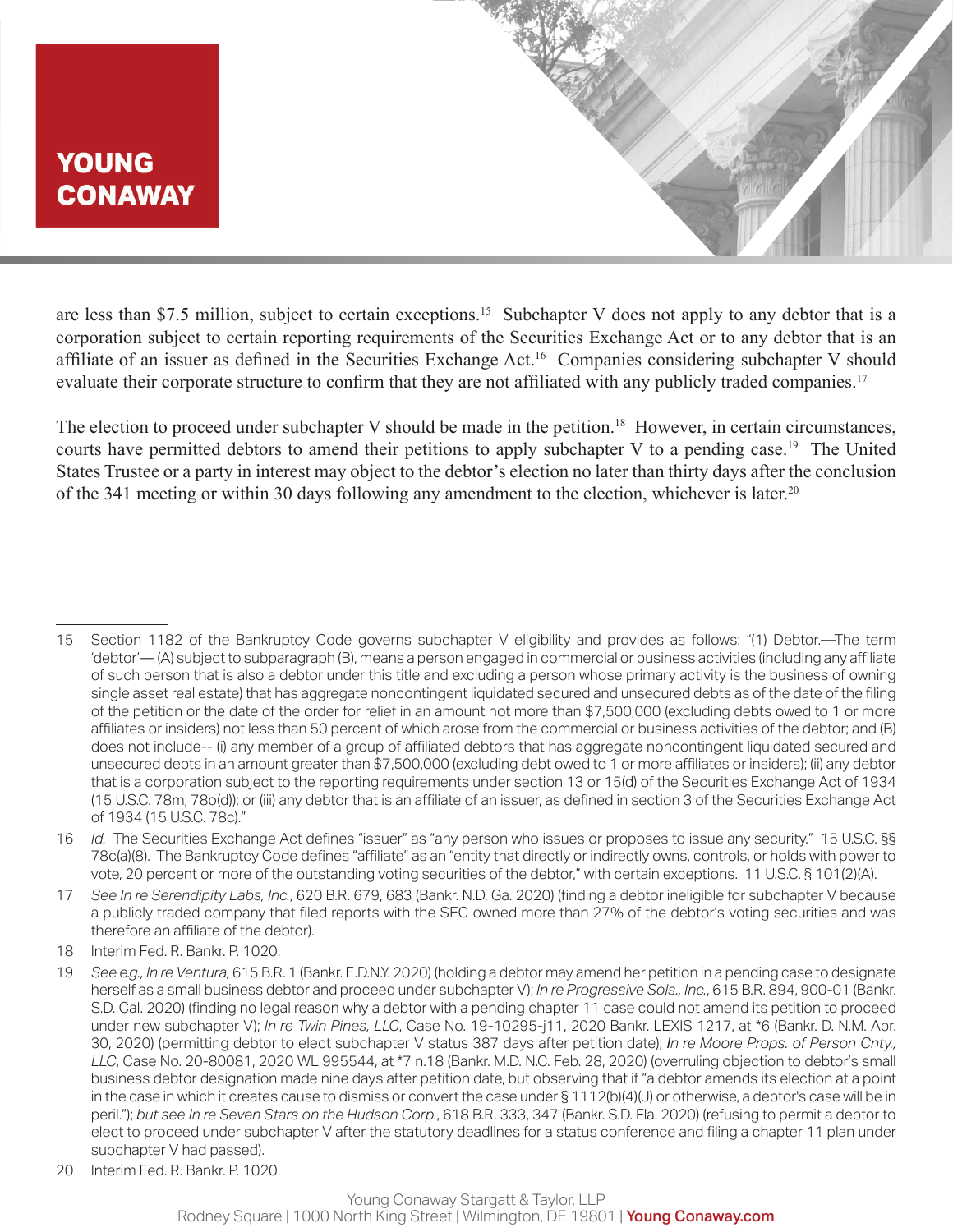

#### **How Subchapter V Results in Reduced Costs in Practice**

In addition to eliminating costs associated with creditors' committees and United States Trustee fees, the streamlined nature of subchapter V can result in significant cost savings for small businesses.

For example, instead of drafting a subchapter V status report and chapter 11 plan from scratch, the Delaware bankruptcy court has issued simple forms for subchapter V debtors to complete.<sup>21</sup> Chief Judge Sontchi of the Delaware bankruptcy court also entered a general order setting the general bar date in subchapter V cases as 60 days following the petition date and setting the governmental bar date in subchapter V cases as 180 days following the petition date, so no bar date motion is needed.<sup>22</sup> Instead of mailing out a separate bar date notice, the bar date is listed in the notice of commencement.

It is questionable whether any solicitation is needed in subchapter V where a debtor seeks non-consensual confirmation under section 1191(b) of the Bankruptcy Code.23 If the debtor determines to solicit votes, Interim Bankruptcy Rule 3017.2 permits the court to set a voting deadline, solicitation deadline, confirmation hearing date, and related dates at a time other than when a disclosure statement is approved, because there typically is no disclosure statement in a subchapter V case.<sup>24</sup> In accordance with Interim Bankruptcy Rule 3017.2, the Delaware bankruptcy court has entered solicitation procedures orders under certification of counsel without requiring a motion, thereby further reducing costs for subchapter V debtors.<sup>25</sup>

The short duration of subchapter V cases also reduces costs for small businesses. In Delaware, the typical length for a successful subchapter V case is less than four months and several cases have had plans confirmed in two months<sup>26</sup>

<sup>21</sup> Local Forms, https://www.deb.uscourts.gov/content/local-forms (last visited June 10, 2021 at 11:47 a.m.).

<sup>22</sup> *See GENERAL ORDER – Order Setting Proof of Claim Bar Dates in All Cases Under Subchapter V of Chapter 11* (Bankr. D. Del. Sept. 14, 2020).

<sup>23</sup> *In re Pearl Res. LLC,* 622 B.R. 236, 259 (Bankr. S.D. Tex. 2020) ("[I]n a subchapter V case, a separate disclosure and solicitation of votes is not required[.]"); *but see Int'l Food Servicing Purchasing Grp., Inc.*, Case No. 20-01458 (Bankr. D.P.R. June 3, 2020) on appeal to the 1st Cir. BAP ("taking all this statutory reference into account, this court concludes that voting requirements are part of the subchapter V plan confirmation process").

<sup>24</sup> Interim Fed. R. Bankr. P. 3017.2. *See also In re Adoption of Interim Bankruptcy Rules*, General Order (Bankr. D. Del. Dec. 20, 2019).

<sup>25</sup> *See In re BC Hosp. Grp., Inc.*, Case No. 20-13103 (BLS) (Bankr. D. Del. 2020), *Certification of Counsel Regarding Proposed Order (I) Establishing Solicitation and Tabulation Procedures; (II) Approving the Form of Ballot and Solicitation Materials; (III) Establishing the Voting Record Date; (IV) Fixing the Date, Time, and Place for the Confirmation Hearing and the Deadline for Filing Objections Thereto; and (V) Granting Related Relief* [Docket No. 170] and related order [Docket No. 174].

<sup>26</sup> *In re Sustainable Rest. Holdings, Inc.*, CaseNo. 20-11087(JTD) (Bankr. D. Del. May 12, 2020) (plan confirmed after approximately two months); *In re Factom, Inc.*, Case No. 20-11602 (BLS) (Bankr. D. Del. June 18, 2020) (same); *In re Layer Logic, Inc.*, Case No. 20-12408 (BLS) (Bankr. D. Del. Sept. 25, 2020) (plan confirmed after approximately four months); *In re Knighthouse Media, Inc.*, Case No. 20-12448 (JTD) (Bankr. D. Del. Oct. 2, 2020) (same).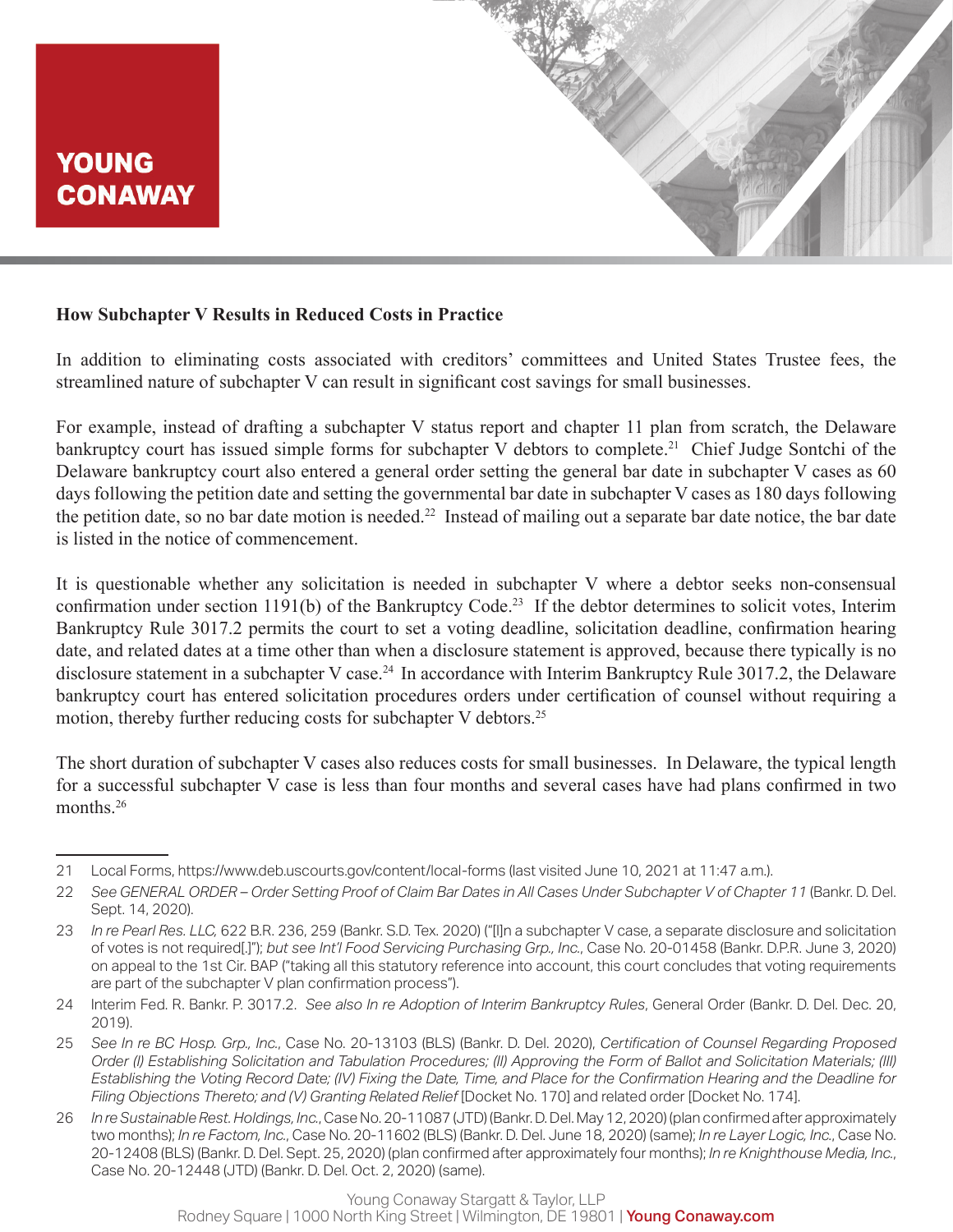A subchapter V debtor will incur additional costs for the services of the subchapter V trustee, but these fees often total less than \$15,000 for the duration of the case and have totaled less than \$45,000 in the most complicated subchapter V cases.<sup>27</sup> Subchapter V trustees are generally discouraged from retaining their own professionals absent a specific justification.<sup>28</sup> To date, no subchapter V trustees have retained professionals in Delaware.

The subchapter V trustee often acts as a mediator and facilitates discussions between parties.<sup>29</sup> By acting in this role, the subchapter V trustee can further reduce costs by reducing conflict.

While not specific to subchapter V, small business debtors may also avoid the need for a claims agent if they have less than 200 creditors or parties in interest listed on their creditor matrix.<sup>30</sup>

#### **The Flexibility of Subchapter V**

While the language of subchapter V indicates that it was intended to apply to transactions where existing equity continues to own the company and makes income-based repayments to creditors over time, nothing in subchapter V precludes other types of transactions, including sales through chapter 11 plans or reorganization plans where exit facilities are used to pay claims.

Subchapter V sets forth the requirements for consensual and nonconsensual confirmation of a plan. A consensual plan may be confirmed under section 1191(a) of the Bankruptcy Code if it satisfies all of the requirements of

<sup>27</sup> *See, e.g., In re Sustainable Rest. Holdings, Inc.*, Case No. 20-11087 (JTD) (Bankr. D. Del. May 12, 2020) (Subchapter V trustee fees totaled \$31,325.00 and expenses totaled \$0.00); *In re Factom, Inc.*, Case No. 20-11602 (BLS) (Bankr. D. Del. June 18, 2020) (Subchapter V trustee fees totaled \$9,499.50 and expenses totaled \$67.50); *In re Layer Logic, Inc.*, Case No. 20- 12408 (BLS) (Bankr. D. Del. Sept. 25, 2020) (Subchapter V trustee fees totaled \$12,040.00 and expenses totaled \$67.70); *In re Knighthouse Media, Inc.*, Case No. 20-12448 (JTD) (Bankr. D. Del. Oct. 2, 2020) (Subchapter V trustee fees totaled \$6,900 and expenses totaled \$67.50); *In re BC Hosp. Grp., Inc.*, Case No. 20-13103 (BLS) (Bankr. D. Del. Dec. 14, 2020) (Subchapter V trustee fees totaled \$42,685.00 and expenses totaled \$0.00).

<sup>28</sup> *See In re Penland Heating & Air Conditioning, Inc.*, No. 20-01795-5-DMW, 2020 WL 3124585, at \*2 (Bankr. E.D.N.C. June 11, 2020) ("[A]uthorizing a Subchapter V trustee to employ professionals, including oneself as counsel, routinely and without specific justification or purpose is contrary to the intent and purpose of the SBRA"); U.S. Dep't of Justice, *Handbook for Small Business Chapter 11 Subchapter V Trustees* 3-17–18 (2020) (Limiting the employment of professionals "is especially important in cases in which the debtor remains in possession and the debtor already has employed professionals to perform many of the duties that the trustee might seek to employ the professionals to perform. The trustee should keep the statutory purpose of SBRA in mind when carefully considering whether employment of the professional is warranted under the specific circumstances of each case.").

<sup>29</sup> *See In re Seven Stars on the Hudson Corp.*, 618 B.R. at 346 n. 81 ("A Subchapter V trustee is specifically charged with the duty to facilitate the development of a consensual plan of reorganization. This role should include working not only with the debtor, but with creditors as well, to facilitate negotiation of a consensual plan. A substantial part of the Subchapter V trustee's preconfirmation role, therefore, should be to serve as a de facto mediator between the debtor and its creditors.") (internal citation and quotation marks omitted).

<sup>30</sup> Del. Bankr. L. R. 2002-1(f).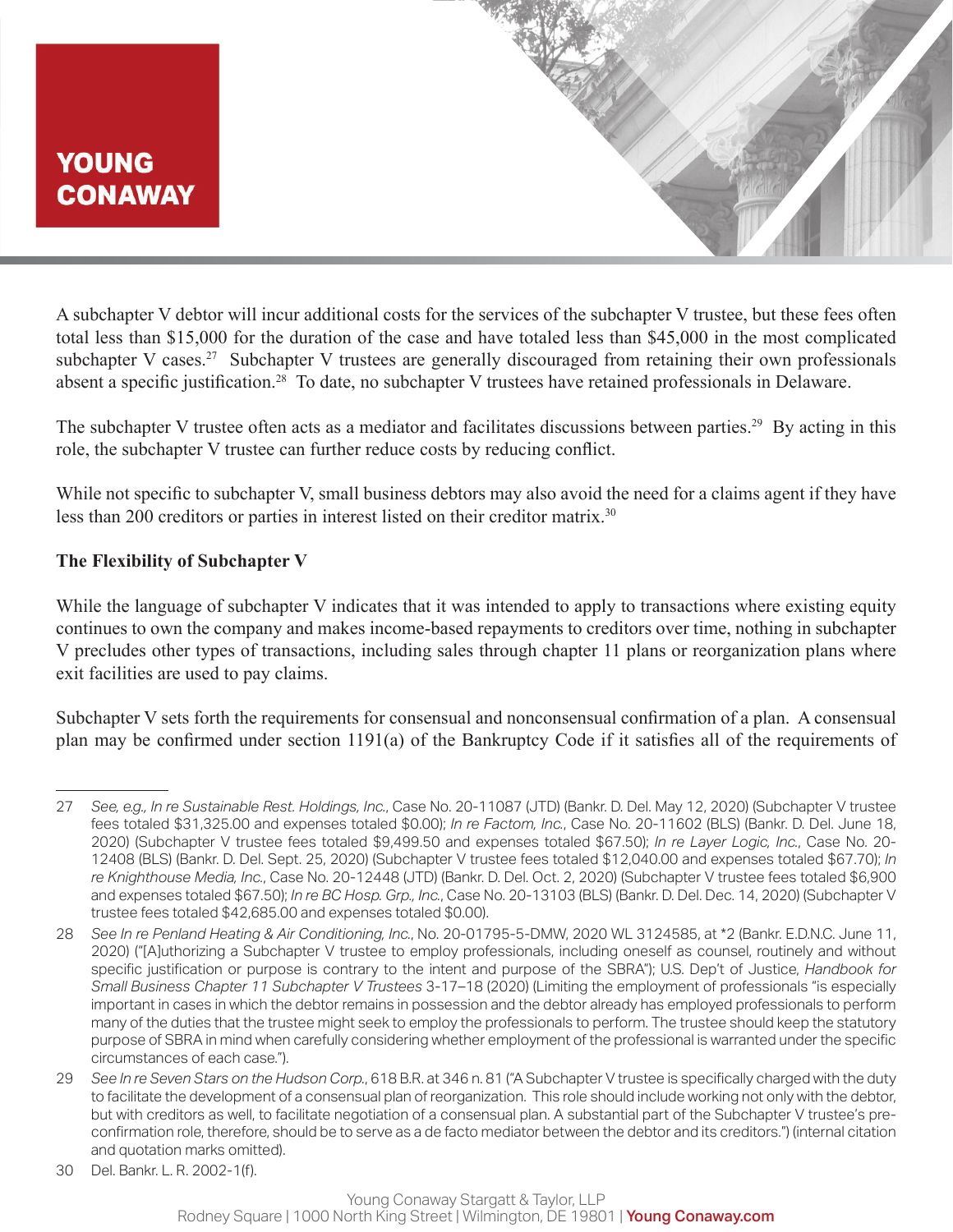section 1129(a), other than (a)(15), which only applies to individuals.<sup>31</sup> A nonconsensual plan may be confirmed under section 1191(b) of the Bankruptcy Code without satisfying section 1129(a)(8) (the requirement that each class accept the plan or be unimpaired), (a)(10) (the requirement for an impaired accepting class), or (a)(15) if it "does not discriminate unfairly, and is fair and equitable, with respect to each class of claims or interests that is impaired under, and has not accepted, the plan."32

Section 1191(c) of the Bankruptcy Code sets forth the requirements for "fair and equitable" treatment under a nonconsensual plan in a subchapter V case. Among other things, the plan must provide for the application of all projected disposable income of the debtor to plan payments for a specified period of time, or the value of the property to be distributed under the plan during such period must not be less than the projected disposable income of the debtor.33 The debtor must also demonstrate a reasonable likelihood that it will be able to make all payments under the plan.<sup>34</sup> The plan must provide for appropriate remedies to protect the holders of claims or interests in the event that the payments are not made.<sup>35</sup>

While there is limited guidance on this issue, a debtor may be able to confirm a plan that does not provide for income-based repayments to creditors if (a) the debtor will not have any future income because distributions will be made from the proceeds of a sale of all or substantially all of the debtors' assets or (b) all plan payments will be made on the effective date or with committed exit financing.<sup>36</sup> Likewise, a debtor should be able to demonstrate

- 33 11 U.S.C. § 1191(c)(2).
- 34 11 U.S.C. § 1191(c)(3).
- 35 11 U.S.C. § 1191(c)(3).

<sup>31</sup> 11 U.S.C. § 1191(a).

<sup>32</sup> 11 U.S.C. § 1191(b). Neither section 1129(b) nor 1191(b) of the Bankruptcy Code set forth a standard for determining "unfair discrimination" but courts typically examine the facts and circumstances of the particular case to determine whether "unfair discrimination" exists. *See In re Trib. Co.*, 972 F.3d 228, 242 (3d Cir. 2020) ("'Discriminate unfairly' is simple and direct: you can treat differently (discriminate) but not so much as to be unfair. There is, as is typical in reorganizations, a need for flexibility over precision. The test becomes one of reason circumscribed so as not to run rampant over creditors' rights."); *In re Armstrong World Indus., Inc.,* 348 B.R. 111, 121 (D. Del. 2006) ("Courts have developed several methods to determine whether a proposed plan unfairly discriminates against a dissenting class. The hallmarks of the various tests have been whether there is a reasonable basis for the discrimination, and whether the debtor can confirm and consummate a plan without the proposed discrimination.") (internal citation and quotation marks omitted).

<sup>36</sup> *See In re Sustainable Rest. Holdings, Inc.*, Case No. 20-11087 (JTD) (July 16, 2020) [Docket No. 212] (confirming subchapter V plan with no commitment to provide projected disposable income, where the debtors sold all of their income-generating assets through their plan and the proceeds from that sale would be used to make all plan distributions); *In re Layer Logic, Inc.*, Case No. 20-12408 (BLS) (Jan. 27, 2021) [Docket No. 74] (confirming subchapter V plan with no commitment to provide projected disposable income, where all plan distributions would be made from exit financing); *see also Chip Ford & Ashley Edwards, Move over, S 363: Why Buyers May Prefer Plan Sales in Subchapter V,* Am. Bankr. Inst. J., September 2020, at 16, 17–76, n.7 ("The question may arise as to whether a debtor with no projected disposable income post-confirmation (having sold its income-generating assets) can satisfy the requirements of § 1191(c)(2) in a cramdown scenario, but if projected disposable income is \$0, that should render § 1191(c)(2) moot as a practical matter."); *but see In re Young*, No. 20-11844- T11, 2021 WL 1191621, at \*5 (Bankr. D.N.M. Mar. 26, 2021) ("If a subchapter V debtor cannot (or chooses not to) make plan payments, creditors lose the quid pro quo for eliminating the absolute priority rule. Debtors who elect not to make plan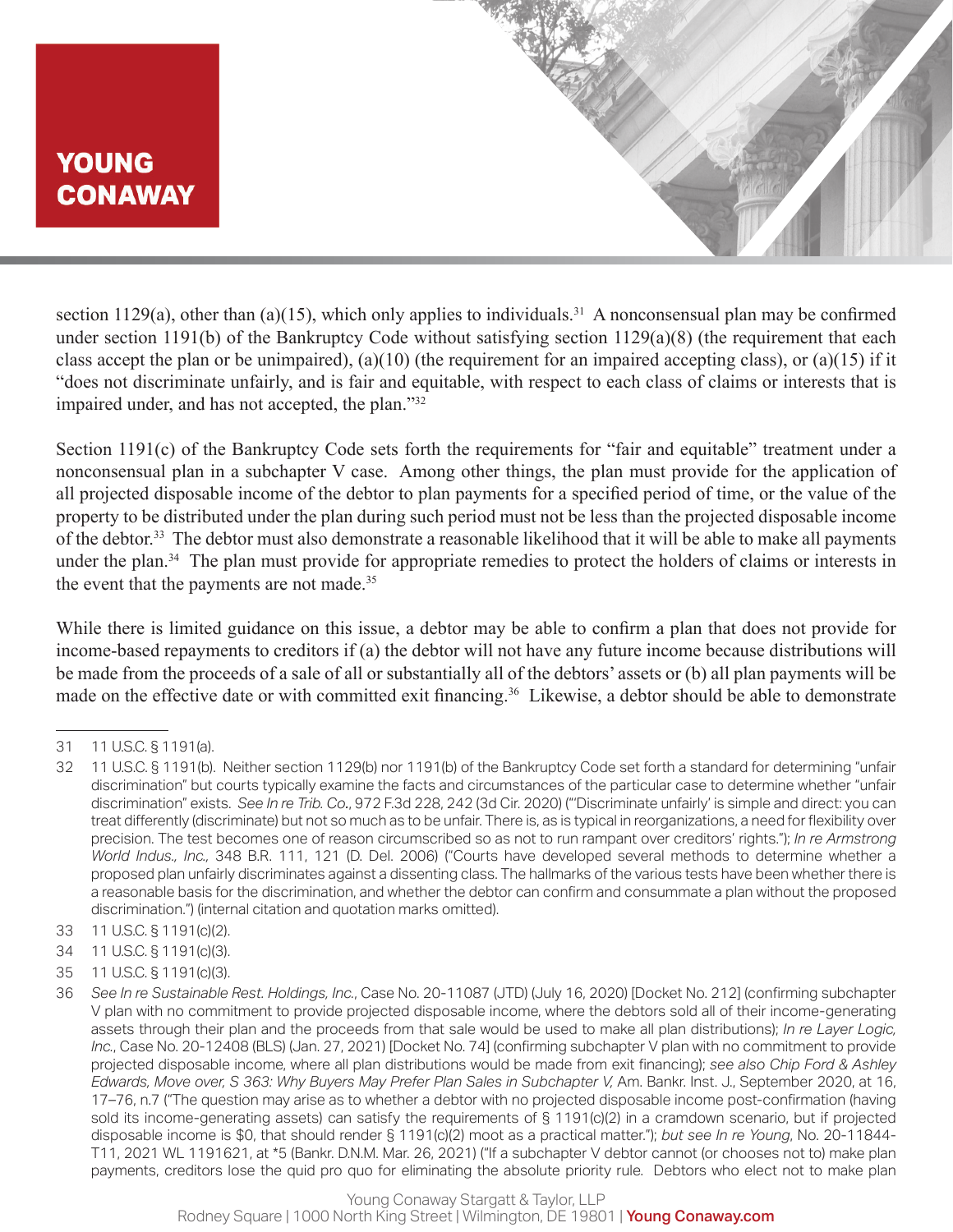

that it will be able to make the required payments under the plan and that creditors are protected if all plan payments are made in cash on the effective date or if the debtor establishes a trust for the benefit of creditors with sale proceeds.

Section 1190 of the Bankruptcy Code requires the plan to include "projections with respect to the ability of the debtor to make payments under the proposed plan of reorganization" and to provide for the "submission of all or such portion of the future earnings or other future income of the debtor to the supervision and control of the trustee as is necessary for the execution of the plan." However, if a debtor's plan does not require any future payments and is not contingent on any future income because all distributions will be made from sale proceeds or on the effective date, these requirements should likewise be moot.<sup>37</sup>

For example, in *Sustainable Restaurants Group*, the Delaware bankruptcy court confirmed a plan without an impaired accepting class pursuant to section 1191(b) of the Bankruptcy Code that provided for the sale of the equity in the reorganized debtor.<sup>38</sup> The proceeds of the sale were used to make distributions to creditors. The plan did not include financial projections or provide for any payments to creditors based on projected income.

Similarly, in *Layer Logic*, the Delaware bankruptcy court confirmed a nonconsensual plan pursuant to section 1191(b) of the Bankruptcy Code where the plan sponsor committed to support and fund the plan. The plan set forth a debt to equity transaction that provided for the cancellation of the current equity interests and the conversion of the debt owed to the plan sponsor to equity in the reorganized debtor. All priority and general unsecured creditors were paid in full with new value cash from the plan sponsor. The plan sponsor also agreed to provide post-confirmation financial support to the reorganized debtor until its business became cash flow positive. Like in *Sustainable*, the plan did not include financial projections or provide for any payments to creditors based on projected income.<sup>39</sup>

payments should not get the benefit of subchapter V. If making reasonable plan payments while working is unpalatable to the Debtors, they should have filed a chapter 7 case.") (citations omitted).

<sup>37</sup> *See In re Sustainable Rest. Holdings, Inc.*, Case No. 20-11087 (JTD) (July 16, 2020) [Docket No. 212] (confirming subchapter V plan with no financial projections, where all plan distributions would be made from the proceeds of the debtors' sale process); *In re Layer Logic, Inc.*, Case No. 20-12408 (BLS) (Jan. 27, 2021) [Docket No. 74] (confirming subchapter V plan with no financial projections, where distributions would all be made from exit financing).

<sup>38</sup> *See In re Sustainable Rest. Holdings, Inc.*, Case No. 20-11087 (JTD) (July 16, 2020) [Docket No. 212].

<sup>39</sup> Subchapter V provides that section 1141(d) of the Bankruptcy Code shall not apply to plans confirmed under section 1191(b), except as provided in section 1192. Section 1192, in turn, provides that the debtor will not be granted a discharge until all plan payments due within the first three years, or up to the first five years, are completed, and that such discharge shall exclude "any debt (1) on which the last payment is due after the first 3 years of the plan, or such other time not to exceed 5 years fixed by the court; or (2) of the kind specified in section 523(a) of this title." Despite this provision, in *Layer Logic*, the debtor was granted a discharge on the effective date because all non-insider debt was paid in full and the only claim not paid in full on the effective date was related to a Payment Protection Program loan that was protected by an escrow. *In re Layer Logic, Inc.,*  Case No. 20-12408 (BLS) (Jan. 27, 2021) [Docket No. 74]. In *Sustainable*, the debtors also received a discharge of claims pursuant to section 1141(d) on the effective date. *In re Sustainable Rest. Holdings, Inc.*, Case No. 20-11087 (JTD) (July 16, 2020) [Docket No. 212].